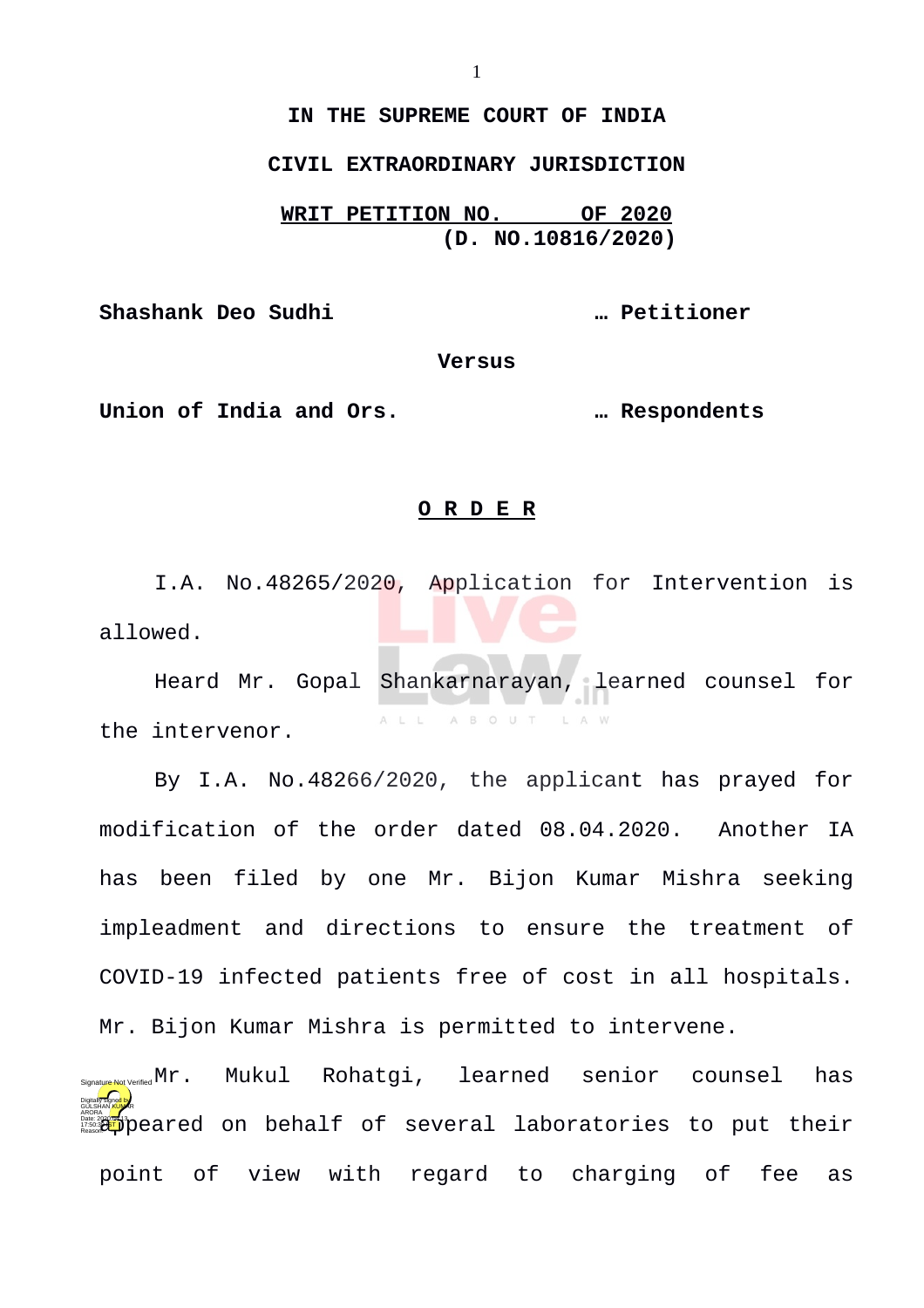prescribed by the ICMR and conducting of the free test of COVID-19. Shri Rohatgi submits that the ICMR has fixed Rs.4,500/- on a moderate side to cover the expenses of Labs for conducting the COVID-19 test. He submits that insofar as the persons covered under the Pradhan Mantri Jan Aarogya Yojana, popularly called as Ayushman Bharat Yojana, the Labs are conducting free of cost COVID-19 test. He submits that in the event, the Labs are not to charge any fee for the tests, it will be impossible for them to carry on the test in due to financial constraint and other relevant factors. He further submits that the kits which are utilized in the test are imported kits involving substantial expenses.

Shri Tushar Mehta, learned Solicitor General of India, referring to the affidavit filed on behalf of the ICMR dated 12.04.2020, submits that the Government is taking all necessary steps for conducting the COVID-19 test. It is submitted that as on date, 157 Government Labs and 67 private Labs are conducting COVID-19 test. He submits that all Government hospitals and Government Labs are conducting COVID-19 test free of cost. As per the protocol of the ICMR, any affected person on recommendation of a Medical Practitioner can avail the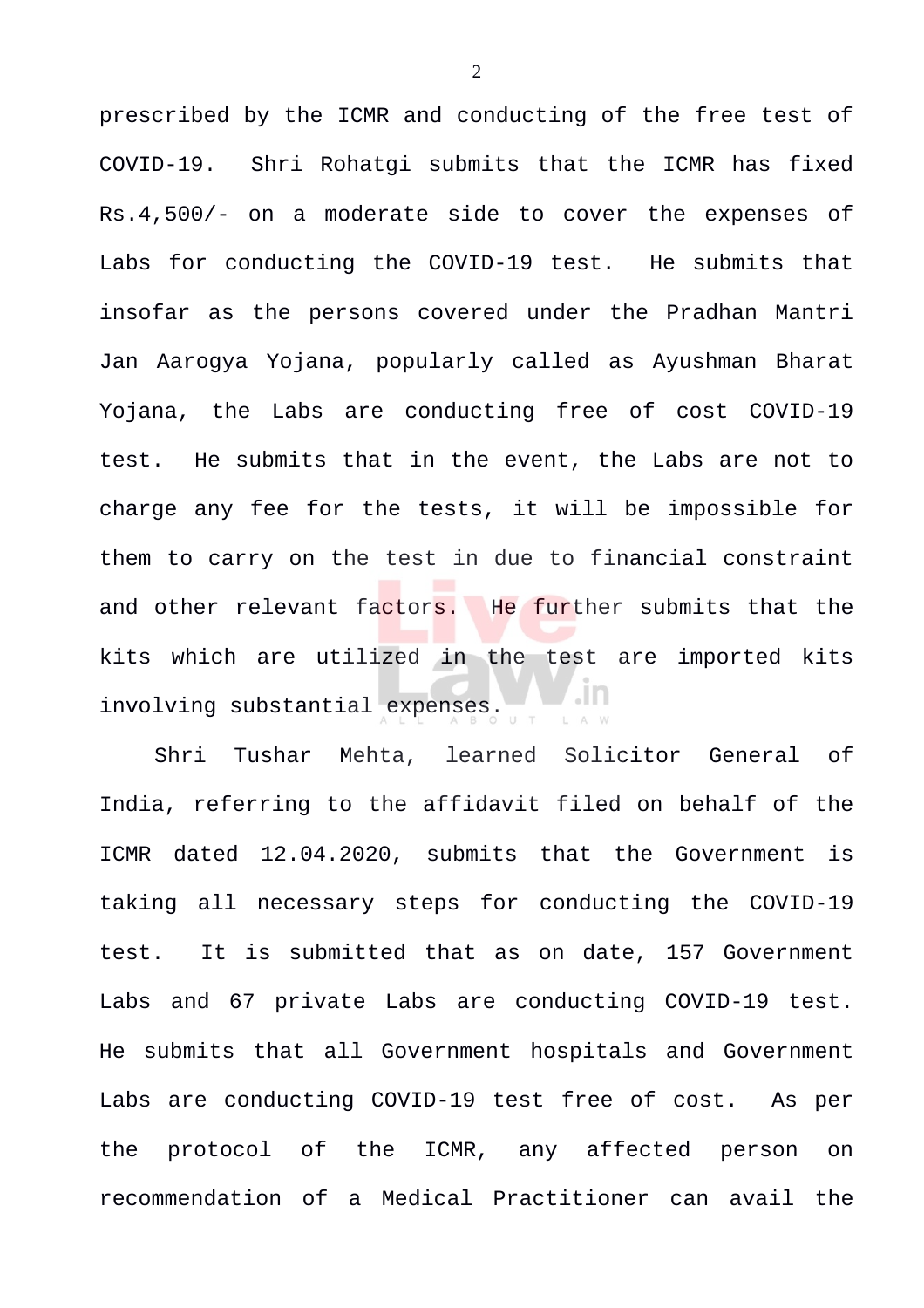benefit of free test available in Government hospitals and Government Labs. He submits that insofar as the test by private Labs are concerned, the ICMR has fixed the amount of Rs.4,500/- after considering all relevant factors. He submits that under the Ayushman Bharat Yojana, about 10.7 crore poor and vulnerable families which means approximately 50 crores beneficiaries are covered under the scheme and they can avail the benefit of free of cost COVID-19 test even in the private labs. He submits that beneficiaries under the scheme would get cashless COVID-19 test in private labs. He further submits that an affidavit would be filed disclosing the number of persons/families actually covered by the scheme. The affidavit may be filed within two weeks from today.

Shri Tushar Mehta further submits that the Ministry of Family Welfare has issued various orders from time to time under which test and treatment for all COVID-19 test under the Ayushman Bharat Yojana also covers the COVID-19 test in any private Labs.

Mr. Shashank Deo Sudhi, the petitioner who appears in person, submits that there are large sections of society who at present are unable to afford the payment of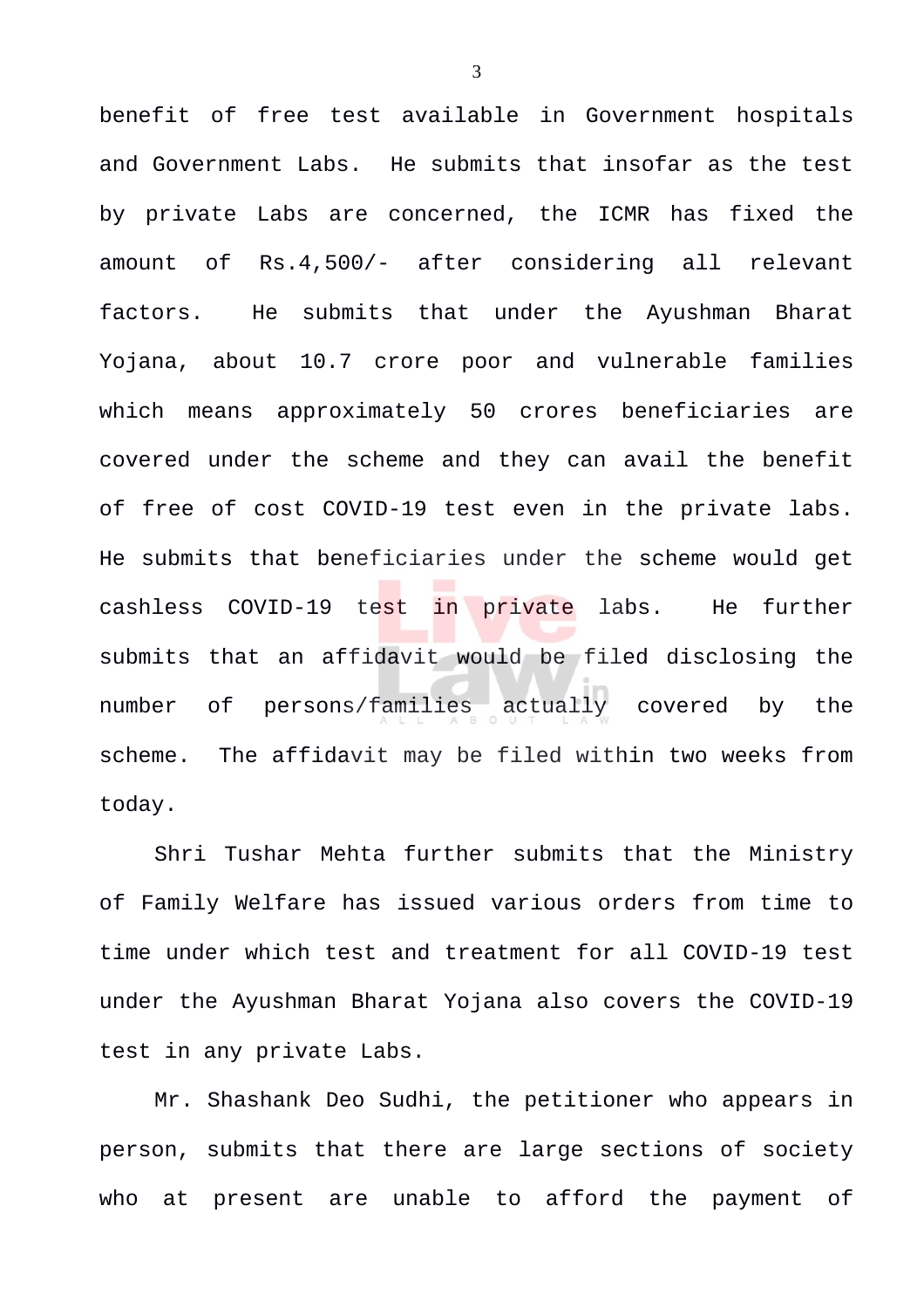Rs.4,500/- for COVID-19 test. He submits that the Government has to take responsibility of getting every person tested. In the event one person in a family is tested positive, the entire family requires testing. He submits that Government hospitals are over-crowded, hence, such persons may be permitted testing of COVID-19 in private Labs free of cost.

Having heard, learned counsel for the parties, we are satisfied that sufficient cause has been made out to clarify and modify our order dated 8th April, 2020.

The order dated 08.04.2020 intended to make testing in private Labs of COVID-19 free for economically weaker sections of the society who were unable to afford the payment of testing fee as fixed by ICMR for COVID-19. We further clarify that the order never intended to make testing free for those who can afford the payment of testing fee fixed by the ICMR for COVID-19.

In the affidavit filed by ICMR dated 12.04.2020 it has been stated that according to directive issued by the National Health Authority under the Ayushman Bharat Pradhan Mantri Jan Aarogya Yojana, the testing fee for COVID-19 will be free of cost under Ayushman Bharat Pradhan Mantri Jan Aarogya Yojana in all private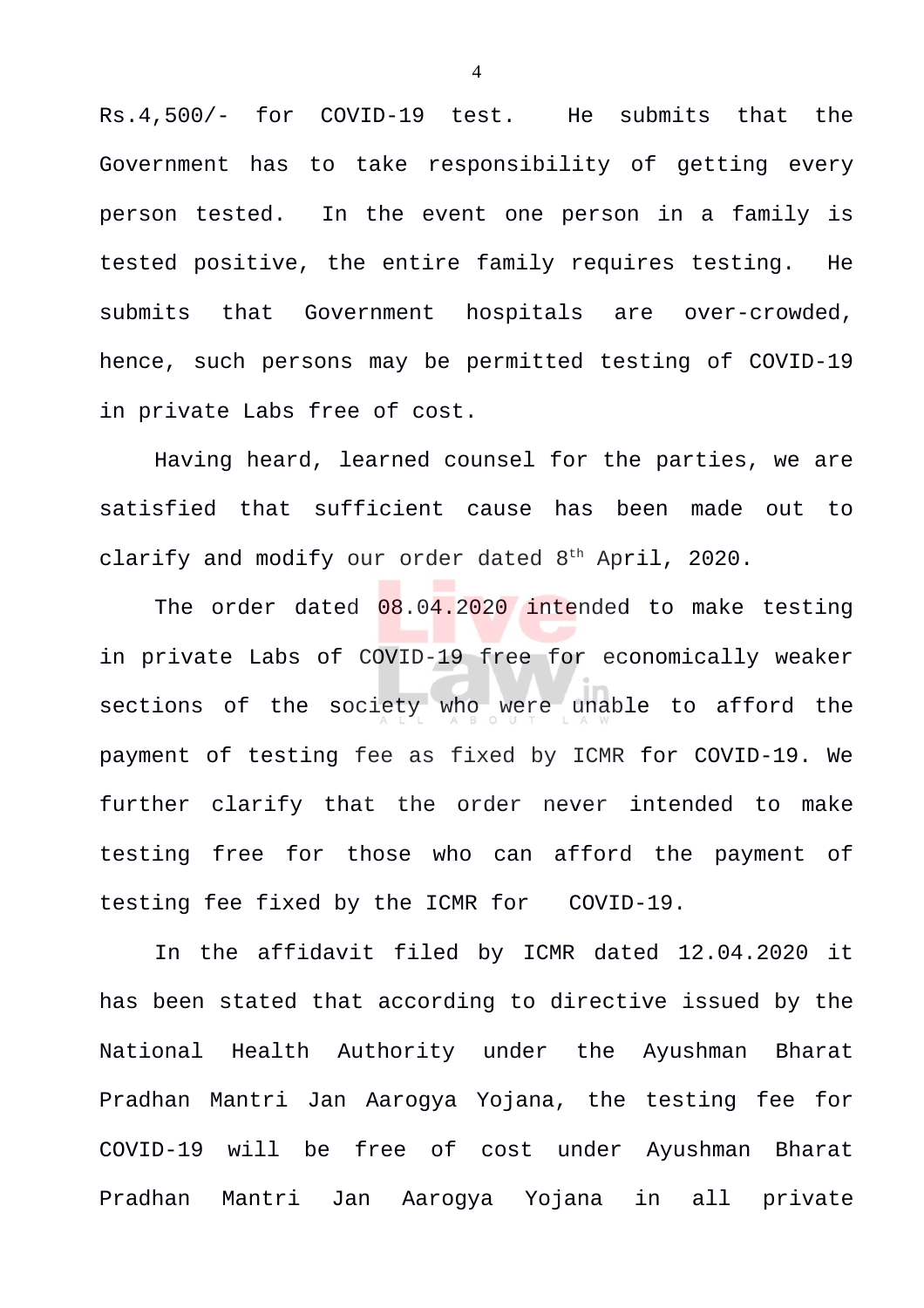Laboratories. Thus, free testing with regard to one category of people i.e. those covered under Ayushman Bharat Pradhan Mantri Jan Aarogya Yojana was already in place when we passed order dated 08.04.2020. We make it clear that the benefit of free testing by a person can be availed only when he or she is covered under any scheme like Ayushman Bharat Pradhan Mantri Jan Aarogya Yojana. We are also of the view that looking to the plight of persons belonging to economically weaker sections of the society, the Government may consider as to whether any other categories of persons belonging to economically weaker sections of the society can be extended benefit of free testing of COVID-19. We are conscious that framing of the scheme and its implementation are in the Government domain, who are the best experts in such matters.

In view of the foregoing discussion, the order dated 08.04.2020 is clarified and modified in the following manner:

(i) Free testing for COVID-19 shall be available to persons eligible under Ayushman Bharat Pradhan Mantri Jan Aarogya Yojana as already implemented by the Government of India, **and**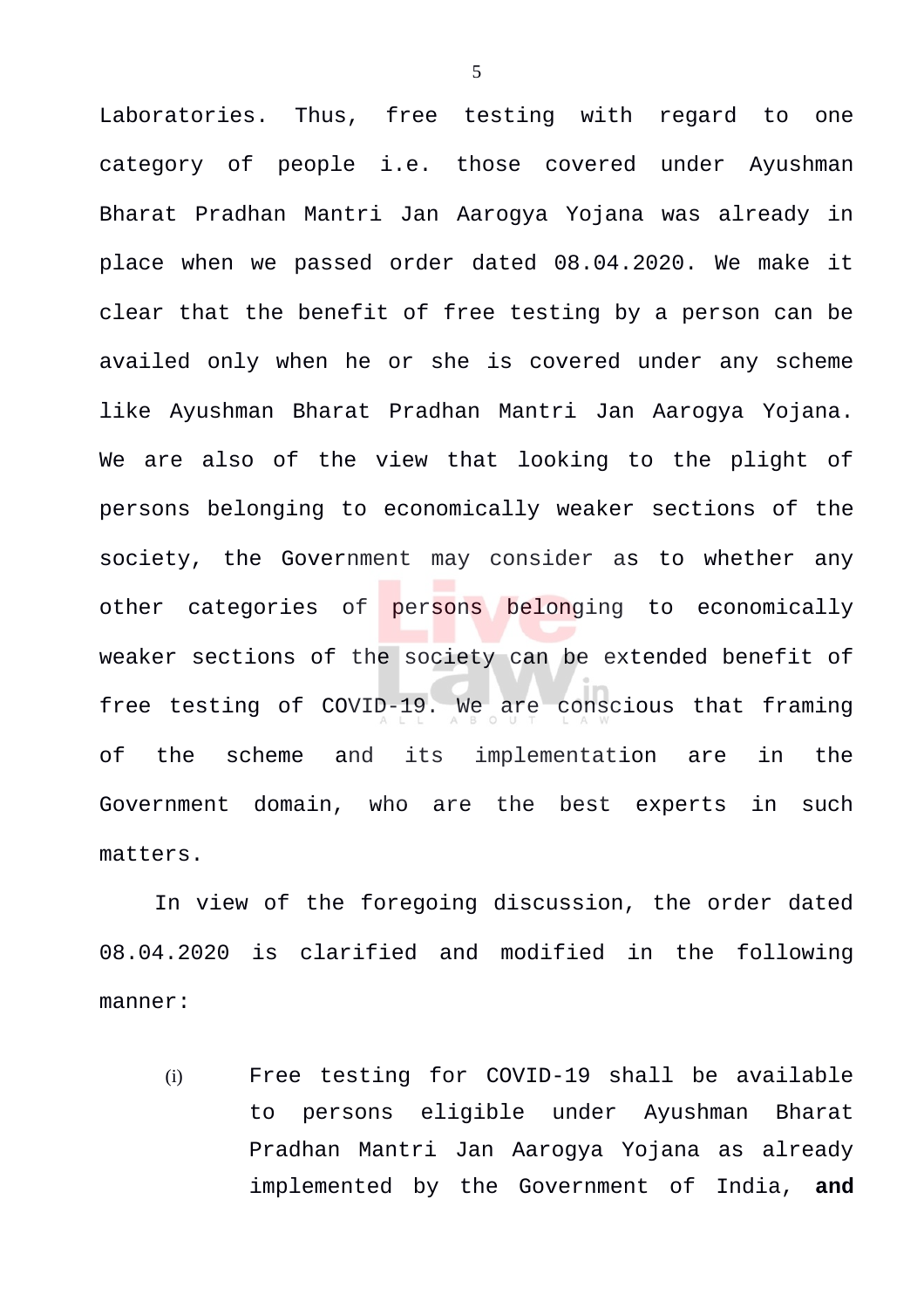any other category of economically weaker sections of the society as notified by the Government for free testing for COVID-19, hereinafter.

- (ii) The Government of India, Ministry of Health and Family Welfare may consider as to whether any other categories of the weaker sections of the society e.g. workers belonging to low income groups in the informal sectors, beneficiaries of Direct Benefit Transfer, etc. apart from those covered under Ayushman Bharat Pradhan Mantri Jan Aarogya Yojana are also eligible for the benefit of free testing and issue appropriate guidelines in the above regard also within a period of one week.
- (iii) The private Labs can continue to charge the payment for testing of COVID-19 from persons who are able to make payment of testing fee as fixed by ICMR.
- (iv) The Government of India, Ministry of Health and Family Welfare may issue necessary guidelines for reimbursement of cost of free testing of COVID-19 undertaken by private Labs and necessary mechanism to defray expenses and reimbursement to the private Labs.
- (v) Central Government to give appropriate publicity to the above, and its guidelines to ensure coverage to all those eligible.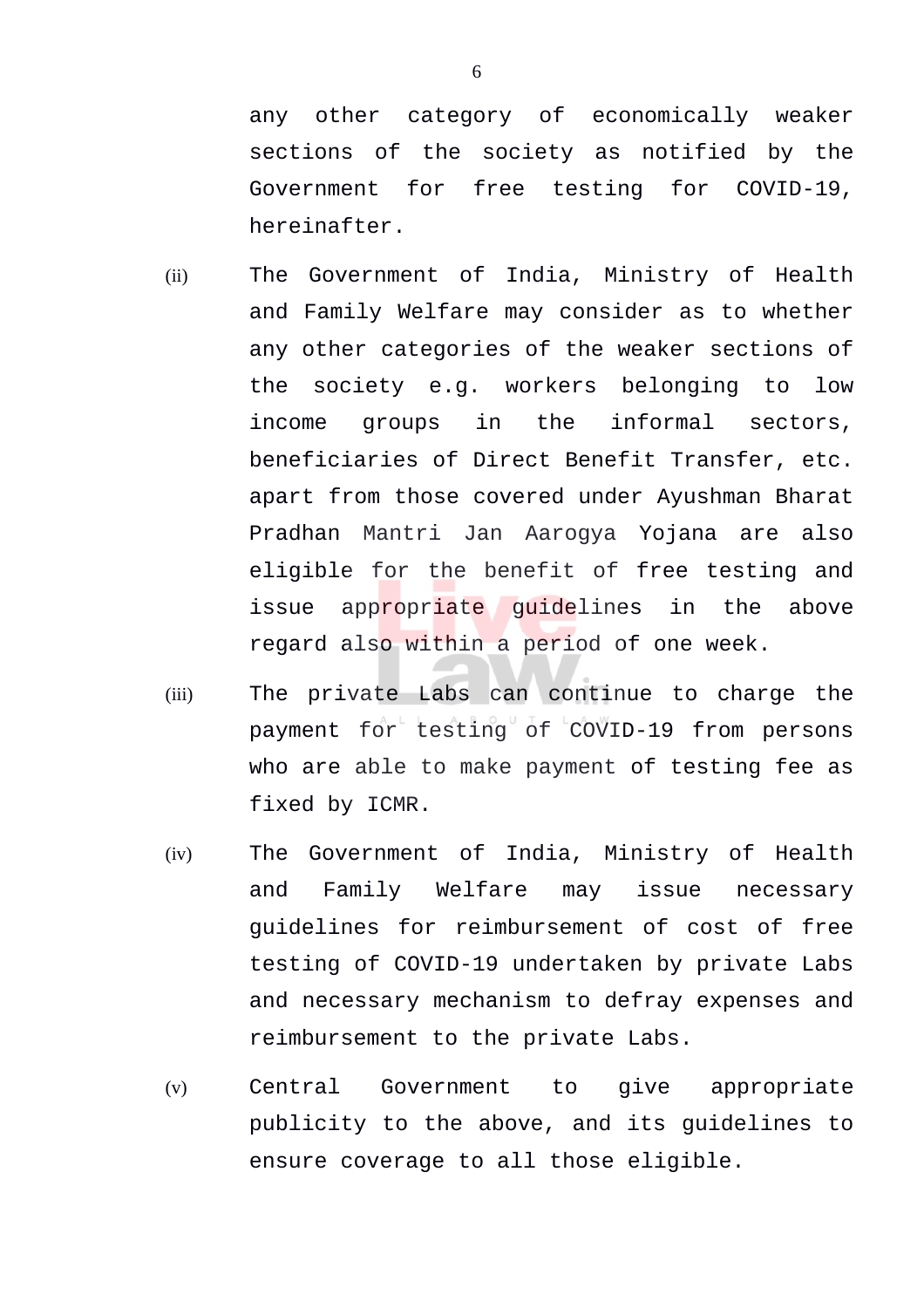Application for modification is, accordingly, allowed.

> ……………………………………………………………J. (Ashok Bhushan)

> ……………………………………………………………J. (S. Ravindra Bhat)

New Delhi; April 13, 2020

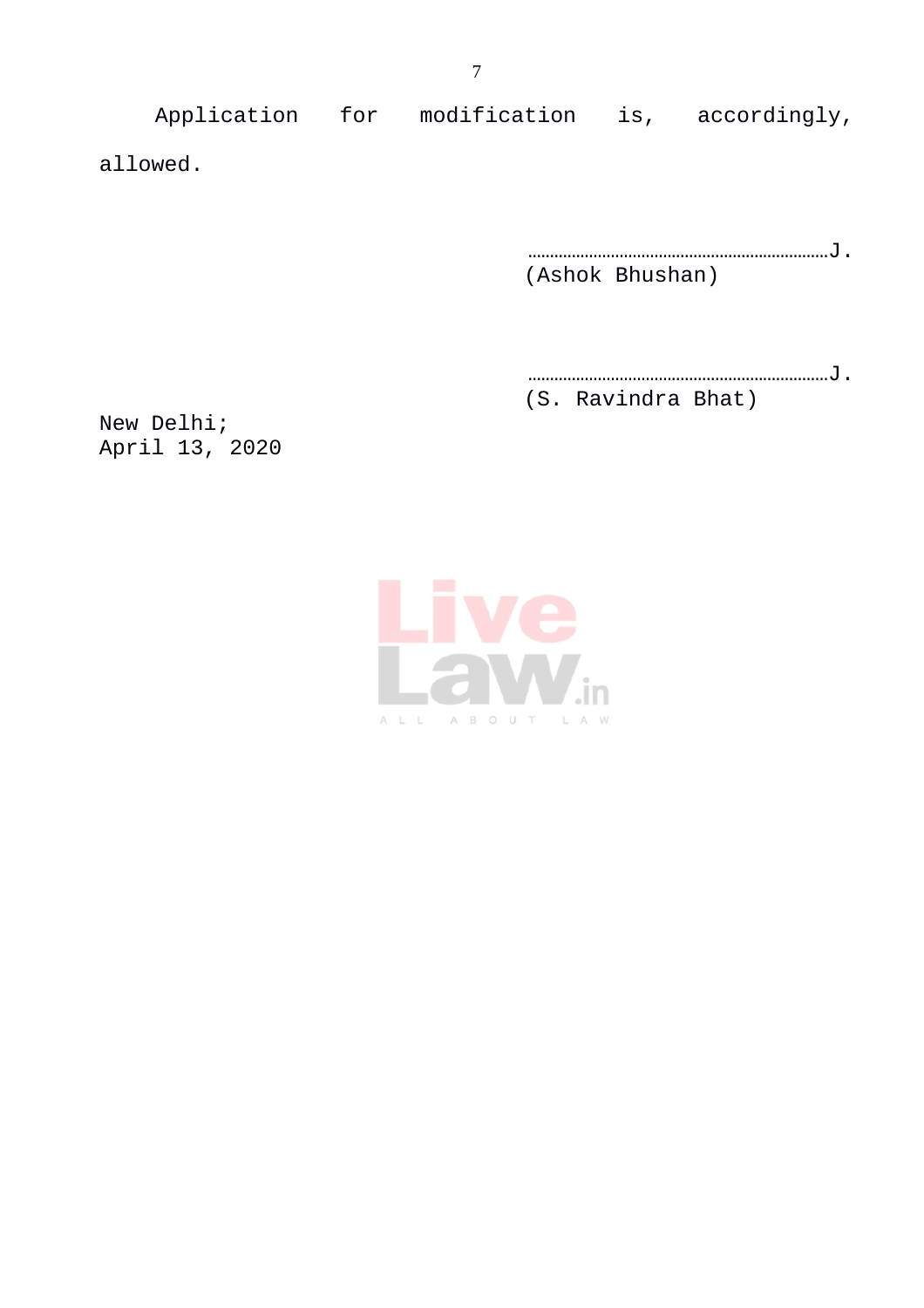**ITEM NO.1 Virtual Court 3 SECTION PIL-W**

 **S U P R E M E C O U R T O F I N D I A RECORD OF PROCEEDINGS**

**WRIT PETITION (CIVIL) Diary No(s). 10816/2020**

**SHASHANK DEO SUDHI … Petitioner(s)**

 **VERSUS**

**UNION OF INDIA & ORS. … Respondent(s)**

**(I.A. NO. 48265/2020 - APPLICATION FOR INTERVENTION/IMPLEADMENT AND I.A. 48266/2020 - APPLICATION FOR MODIFICATION FILED BY POOJA DHAR, ADVOCATE][I.A. FOR IMPLEADMENT / DIRECTION FILED BY BEJON KUMAR MISRA.] [LETTER RECEIVED FROM SOLICITOR GENERAL OF INDIA][AFFIDAVIT ON BEHALF OF THE RESPONDENT NO. 3 - ICMR)**

**Date : 13-04-2020 This petition was called on for hearing today.**

**CORAM : HON'BLE MR. JUSTICE ASHOK BHUSHAN HON'BLE MR. JUSTICE S. RAVINDRA BHAT**

**For Petitioner(s) Petitioner-in-person**

**For Respondent(s) Mr. Tushar Mheta, SG**

**Mr. Mukul Rohatgi, Sr. Adv.**

**Mr. Gopal Shankarnarayan, Adv.**

 **UPON hearing the counsel the Court made the following O R D E R**

**The Court is convened through Video Conferencing.**

**I.A. No.48265/2020, Application for Intervention is allowed.**

**By I.A. No.48266/2020, the applicant has prayed for modification of the order dated 08.04.2020. Another IA has been filed by one Mr. Bijon Kumar Mishra seeking impleadment and directions to ensure the treatment of COVID-19 infected patients free of cost in all hospitals. Mr. Bijon Kumar Mishra is permitted**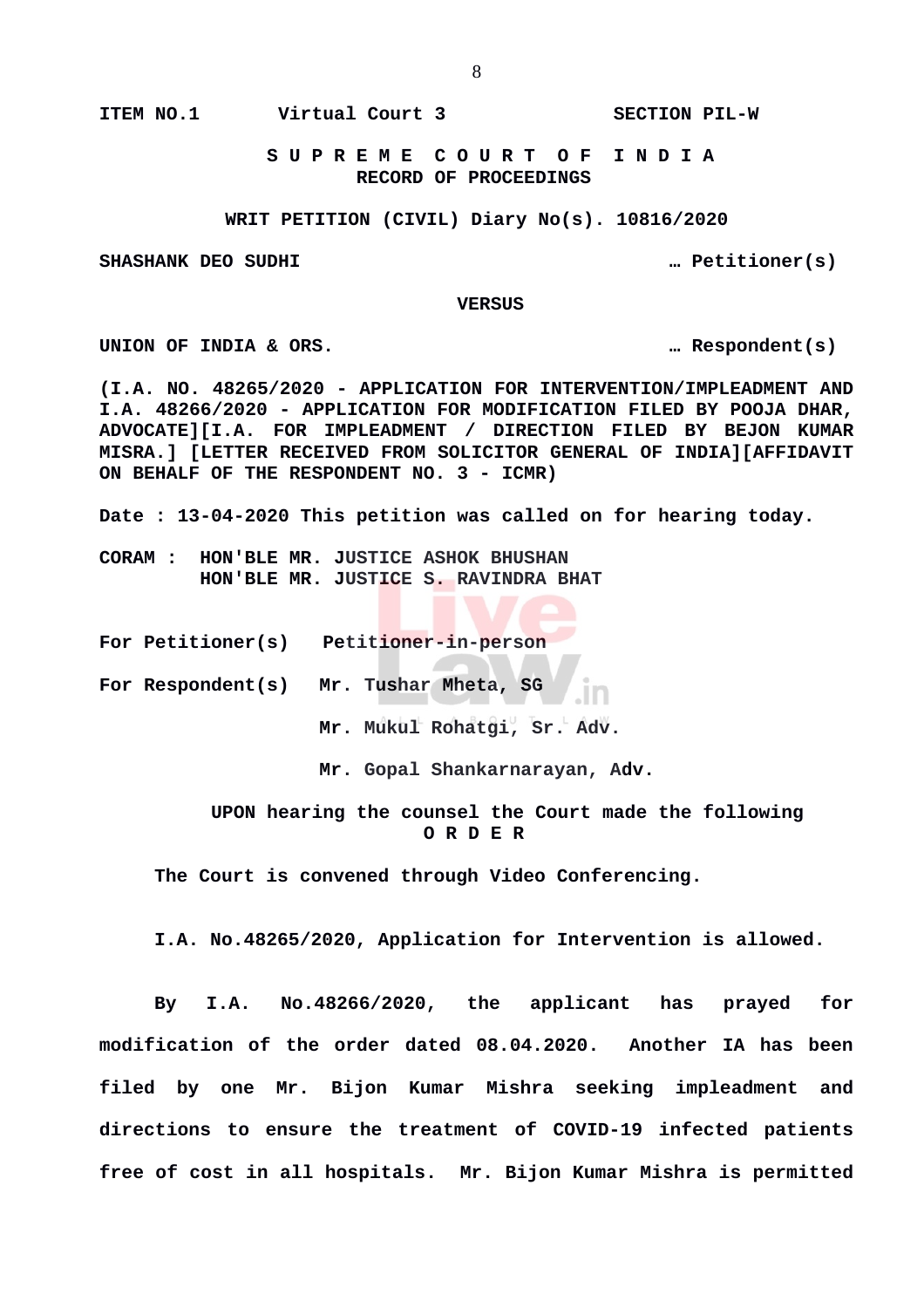**to intervene.**

**In view of the foregoing discussion, the order dated 08.04.2020 is clarified and modified in the following manner:**

- **(i) Free testing for COVID-19 shall be available to persons eligible under Ayushman Bharat Pradhan Mantri Jan Aarogya Yojana as already implemented by the Government of India, and any other category of economically weaker sections of the society as notified by the Government for free testing for COVID-19, hereinafter.**
- **(ii) The Government of India, Ministry of Health and Family Welfare may consider as to whether any other categories of the weaker sections of the society e.g. workers belonging to low income groups in the informal sectors, beneficiaries of Direct Benefit Transfer, etc. apart from those covered under Ayushman Bharat Pradhan Mantri Jan Aarogya Yojana are also eligible for the benefit of free testing and issue appropriate guidelines in the above regard also within a**
- **(iii) The private Labs can continue to charge the payment for testing of COVID-19 from persons who are able to make payment of testing fee as fixed by ICMR.**

**period of one week.** 

**(iv) The Government of India, Ministry of Health and Family Welfare may issue necessary guidelines for reimbursement of cost of free testing of COVID-19 undertaken by private Labs and necessary mechanism to defray expenses and reimbursement to the private Labs.**